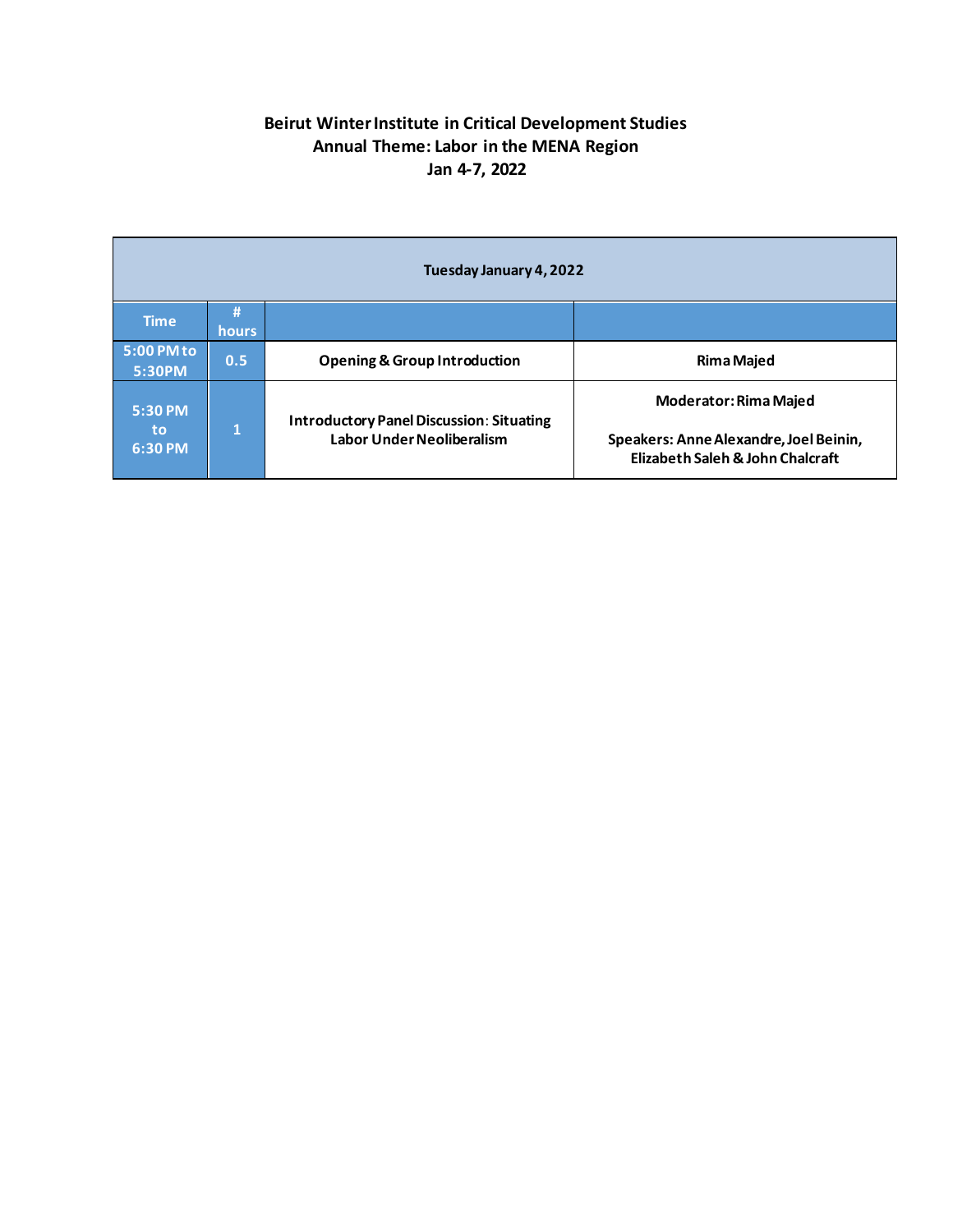| Wednesday January 5, 2022      |            |                                                                                                                            |                         |                                                                                           |
|--------------------------------|------------|----------------------------------------------------------------------------------------------------------------------------|-------------------------|-------------------------------------------------------------------------------------------|
| <b>Time (Beirut)</b>           | #<br>hours | <b>Description:</b><br>25min presentation, 25min feedback,<br><b>25min discussion</b>                                      | <b>Presenter</b>        | <b>Discussants</b>                                                                        |
| 3:00PM<br><b>to</b><br>4:15 PM | 1.15       | The Emotional Labour of Surviving<br><b>Precarious Work in Egypt</b>                                                       | <b>Harry Pettit</b>     | <b>Workshop Leader:</b><br><b>Anne Alexandre</b><br>Peer-reviewer: Anne Reumert           |
| $4:15$ PM<br>to<br>4:30 PM     | 0.15       | <b>Coffee Break</b>                                                                                                        |                         |                                                                                           |
| 4:30 PM<br>to<br>5:45 PM       | 1.15       | "They Seize Their Freedom":<br>Legislating Workers through the 1908<br><b>Beirut Strikes</b>                               | <b>Ellis E Garey</b>    | <b>Workshop Leader:</b><br><b>John Chalcraft</b><br>Peer-reviewer: Kanwal Tareq<br>Hameed |
| 5:45 PM<br>to<br>6:30 PM       | 0.45       |                                                                                                                            | <b>Coffee Break</b>     |                                                                                           |
| 6:30 PM<br>to<br>7:45 PM       | 1.15       | Labour in the context of settler-<br>colonialism: the case of tobacco<br>production in Palestine                           | <b>Khouloud Al Ajar</b> | <b>Workshop Leader:</b><br><b>Joel Beinin</b><br>Peer-reviewer: Gianni Del Panta          |
| 7:45 PM<br>to<br>8:00 PM       | 0.15       | <b>Coffee Break</b>                                                                                                        |                         |                                                                                           |
| 8:00 PM<br>to<br>$9:15$ PM     | 1.15       | "A Person With a Full Stomach Doesn't<br>Know Anyone": The Moral Binds of<br>Debt in the Shawish Camp System of<br>Lebanon | China Sajadian          | <b>Workshop Leader:</b><br><b>Elizabeth Saleh</b><br>Peer-reviewer: Jacob Cassani         |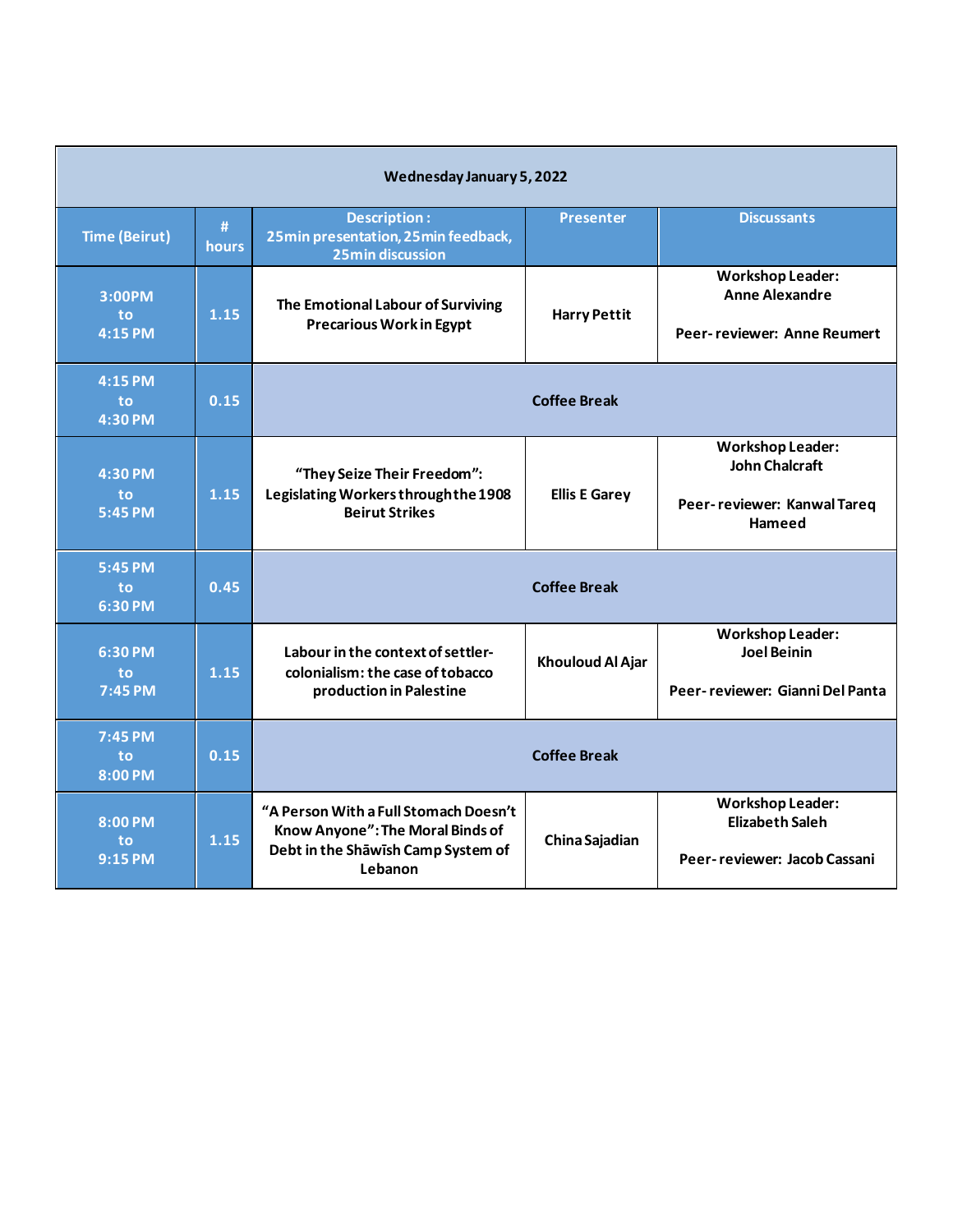| Thursday January 6, 2022   |            |                                                                                                                                                     |                               |                                                                                         |
|----------------------------|------------|-----------------------------------------------------------------------------------------------------------------------------------------------------|-------------------------------|-----------------------------------------------------------------------------------------|
| <b>Time (Beirut)</b>       | #<br>hours | <b>Description</b>                                                                                                                                  | <b>Presenter</b>              | <b>Discussants</b>                                                                      |
| 3:00PM<br>to<br>4:15 PM    | 1.15       | <b>Entangled Histories of Labour, National</b><br><b>Liberation and Leftist Movements in</b><br>the Gulf States of Bahrain and Kuwait               | <b>Kanwal Tareq</b><br>Hameed | <b>Workshop Leader:</b><br><b>Anne Alexandre</b><br>Peer-reviewer: Sama Schluwa         |
| 4:15 PM<br>to<br>4:30 PM   | 0.15       |                                                                                                                                                     | <b>Coffee Break</b>           |                                                                                         |
| 4:30 PM<br>to<br>5:45 PM   | 1.15       | Bread and Salt: Labour, Reputation,<br>and Trust between Syrian Refugee-<br><b>Labourers and Lebanese Hashish</b><br>Farmers in the Northern Biga'a | Jacob Cassani                 | <b>Workshop Leader:</b><br><b>John Chalcraft</b><br>Peer-reviewer: Harry Pettit         |
| 5:45 PM<br>to<br>6:00 PM   | 0.15       |                                                                                                                                                     | <b>Coffee Break</b>           |                                                                                         |
| 6:00 PM<br>to<br>7:15 PM   | 1.15       | <b>Strikes and Protests in Algeria:</b><br><b>Workers' Activism and Trade Union</b><br><b>Bureaucracy</b>                                           | Gianni Del Panta              | <b>Workshop Leader:</b><br><b>Joel Beinin</b><br>Peer-reviewer: Ethan Morton-<br>Jerome |
| $7:15$ PM<br>to<br>7:30 PM | 0.15       |                                                                                                                                                     | <b>Coffee Break</b>           |                                                                                         |

| Film Screening and Discussion With Filmmaker Mary Jirmanus |                                                                                   |  |  |  |
|------------------------------------------------------------|-----------------------------------------------------------------------------------|--|--|--|
| 7:30 PM-10:00 PM                                           | Film Screening (1h 40min) Followed by Discussion<br>"A Feeling Greater Than Love" |  |  |  |
|                                                            |                                                                                   |  |  |  |